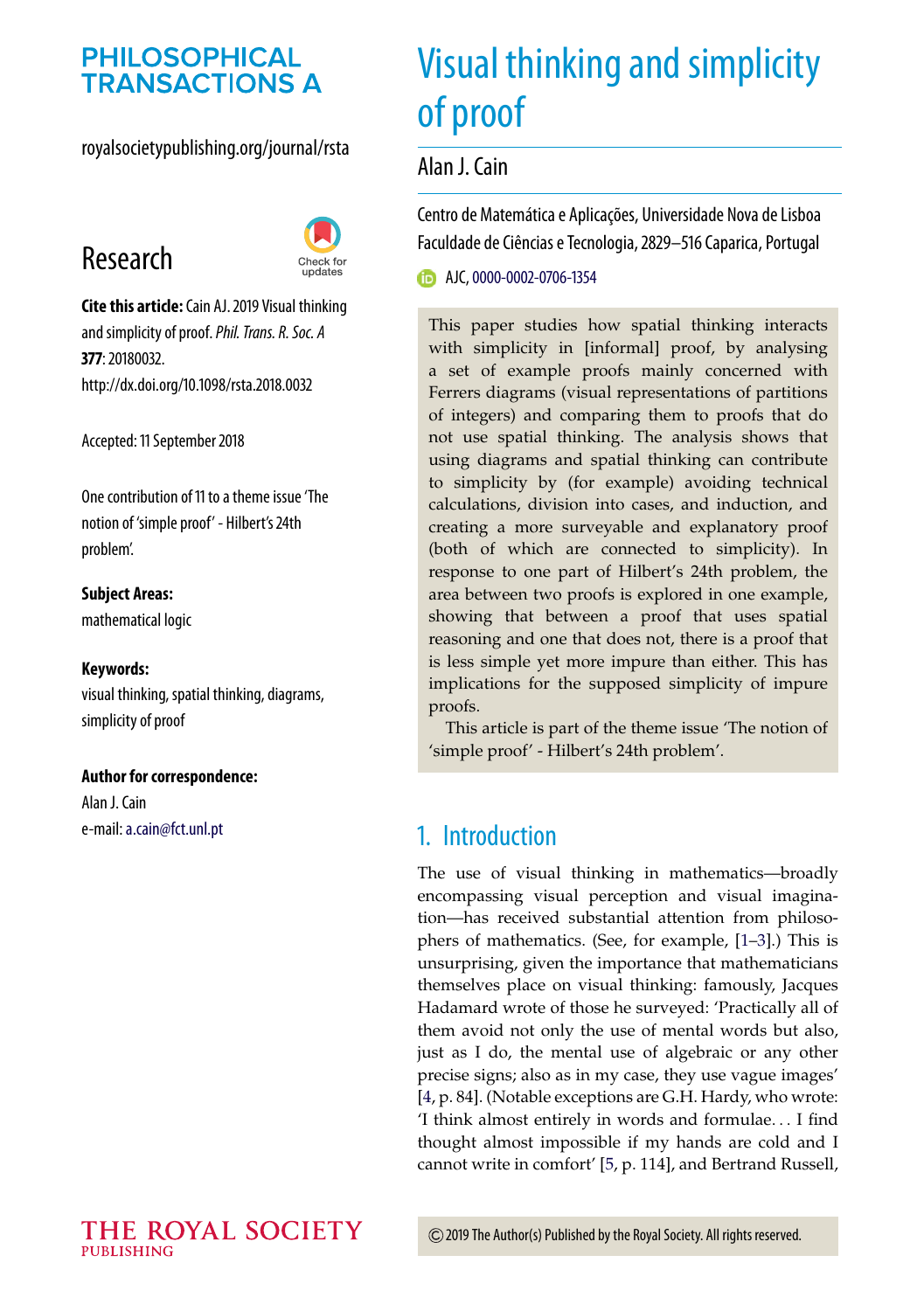who noted, in the context of William James' distinction between the visual mind and auditory mind: 'I never think except in words which I imagine spoken' [\[6,](#page-11-4) p. 57].)

Within the broad area of visual thinking, one can distinguish *spatial thinking*, meaning specifically thinking that involves visual images (perceived or imagined) of objects in particular geometric configurations. One could perhaps call it 'geometrical thinking', but this suggests thinking that requires some level of formal geometrical knowledge, and some of the thinking examined here depends only on a 'pre-mathematical' conception of space. Spatial thinking, as the term is used here, does not include the kind of visual thinking involved in symbol manipulation (see, for example [\[7,](#page-11-5) ch. 10]) or in visualizing structure such as ordered sets, where the geometric configuration can be varied without affecting the reasoning (see [\[8\]](#page-11-6)). These kinds of visual thinking, of course, deserve attention, but for reasons of length, this essay considers only spatial thinking.

The epistemological role of spatial thinking and visual thinking generally has been a particular focus of philosophers' attention. In particular, there is the question of how a particular diagram (which may only illustrate a special case) yields knowledge about a general case. (For a discussion, see [\[9\]](#page-11-7); note also the aphorism 'Geometry is the art of correct reasoning on incorrect figures' [\[10,](#page-11-8) p. 208].) If a proof requires visual thinking, is one justified in accepting the theorem? Visual thinking can be misleading, particularly (but not only) with regard to limits of infinite processes (see, for example [\[7,](#page-11-5) pp. 3ff.]).

This paper leaves aside the epistemological controversy and instead focuses on how spatial thinking interacts with simplicity in proof. The motivation includes two aspects of Hilbert's 24th problem (see [\[11\]](#page-11-9)): 'criteria of simplicity' and 'the area lying between the two routes' (the 'routes' here being proofs, thought of as ways of reaching a 'destination' theorem). Does spatial thinking contribute to simplicity? Many mathematicians seem to think so; witness the famous 'proofs without words' features in *Mathematics Magazine* and *The College Mathematics Journal* and collected in [\[12,](#page-11-10)[13\]](#page-11-11). Gardner said of these that 'in many cases a dull proof can be supplemented by a geometric analogue so *simple* and beautiful that the truth of a theorem is almost seen at a single glance' [\[14,](#page-11-12) ch. 16; emphasis added].

This essay considers three questions. Two of them arise directly from Hilbert's 24th problem: (1) What criteria of simplicity are satisfied by proofs using spatial thinking but not by other proofs of a result? (Put another way: In what ways does spatial thinking contribute to simplicity?) (2) What can be said about the 'area lying between' two proofs that use and that do not use spatial thinking? The third question arises from the idea, discussed by Arana [\[15\]](#page-12-0), that impure proofs (that is, proofs that draw on resources that are not close to or intrinsic to the result) are simpler: (3) Is the gain in simplicity that comes from spatial reasoning compatible with the idea that impure proofs are simpler?

The approach is to examine carefully particular proofs that use spatial thinking (for brevity, henceforth 'spatial proofs') to see how spatial thinking contributes to simplicity. All the proofs considered in this paper are informal proofs. Although diagrammatic formal systems have been developed (see, for example [\[16\]](#page-12-1)), most proofs that employ spatial thinking are informal. Furthermore, simplicity is a property that is more readily identified in informal proofs; as Iemhoff has noted, it seems difficult to determine the extent to which simplicity is preserved under formalization [\[17,](#page-12-2) p. 147]. The main (but not sole) focus is what can broadly be called 'pebble diagrams': representing natural numbers using dots, or, as the Pythagoreans did, pebbles. (See [\[18,](#page-12-3) pp. 100ff.] or [\[19,](#page-12-4) p. 33] for historical background and sources.) Such diagrams are still used in modern mathematics, for instance, in the guise of Ferrers diagrams of partitions (for the definition, see [§4](#page-4-0) below). There are two reasons for this choice. First, with one exception, the *theorems* discussed do not require any spatial thinking to understand. Second, considering only proofs about discrete quantities may at least mitigate some of the concerns about whether the proofs are legitimate, as these avoid situations where limits of infinite processes play a part. Proofs that do not use spatial thinking (for brevity, 'non-spatial proofs') are sometimes outlined insofar as necessary to compare them with the spatial proofs. (It is perhaps worth noting that Sylvester, author of the paper in which Ferrers diagrams were first published, declared himself perfectly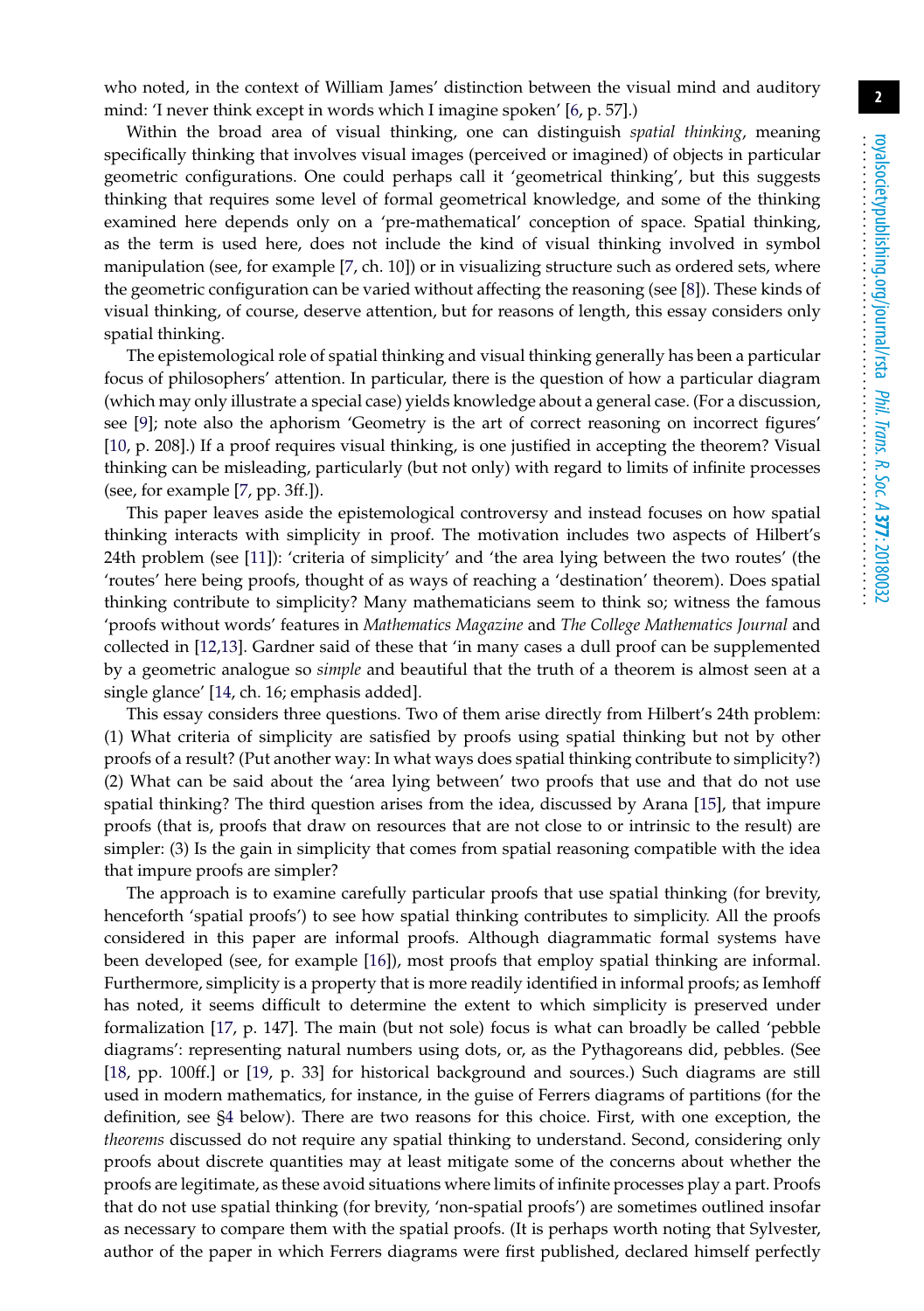satisfied by proofs that use them; he described such a proof as 'so simple and instructive, that I am sure every logician will be delighted to meet with it here or elsewhere' [\[20,](#page-12-5) p. 597]. Ferrers diagrams were suggested by Sylvester's correspondent Ferrers; see [\[21\]](#page-12-6) for a discussion of the origin of the name.) Third, the use of spatial thinking in proving theorems that are not themselves spatial is, prima facie, an impurity.

Detlefsen [\[22,](#page-12-7) p. 87] distinguished *verificational* simplicity and *inventional* simplicity of a proof: the former is the simplicity found by a reader who sets out to work through and check the proof; the latter is the simplicity involved in the discovery of the proof in the first place. To this, one can add *explanatorial* simplicity: that is, the simplicity found by the reader who sets out to understand how the proof explains the theorem. The notion of explanation in mathematics and how it compares with an explanation in the natural sciences, is debated (see, for example, [\[23,](#page-12-8)[24\]](#page-12-9)). In particular, there is disagreement over whether proofs that use induction are explanatory [\[25](#page-12-10)[,26\]](#page-12-11).

This essay does not consider how proofs are discovered but only examines established proofs from the literature. It is thus concerned only with verificational and explanatorial simplicity. From this perspective, a proof has greater simplicity if it (for instance) avoids technical calculations, complicated notation, division into many cases, 'deus-ex-machina auxiliary functions' [\[27,](#page-12-12) pp. 239–240] or (given the debate over explanatoriness mentioned in the last paragraph) induction. Length has also been suggested as a criterion of simplicity; for instance by Thiele & Wos [\[28\]](#page-12-13) and Arara [\[15\]](#page-12-0) (but see the countervailing views of Iemhoff [\[17\]](#page-12-2)), but consideration of length is avoided in what follows, because of the difficulties of comparing lengths of proof (or proof steps) that use diagrams with those that do not. In the course of examining proofs, other contributions to simplicity arise from spatial thinking: simpler auxiliary definitions; simpler inference of properties from those definitions; greater unity; better surveyability; easier exhaustion of cases. This is not an attempt at a systematic taxonomy of criteria of simplicity (or even just of those exhibited by spatial proofs), for a more extensive examination of theorems would likely yield other criteria of simplicity. Rather it is a first foray into the interaction of simplicity and spatial thinking in proof. Simplicity seems to be a multi-faceted condition, and this essay makes no attempt to define it. All the identified criteria are comparative: they concern how a spatial proof is simpler than a non-spatial one.

The main body of the essay is the examination of proofs in §[§3–](#page-3-0)6. In particular, [§5](#page-6-0) studies proofs of a result connecting a class of inversions and a class of partitions, making a detailed comparison of a spatial and a non-spatial proof. Furthermore, this section also considers Hilbert's remark, in the above-mentioned notes he made on his 24th problem, that, given two routes (that is, proofs), 'it is necessary to investigate the area lying between the two routes' [\[11,](#page-11-9) 2]. Between the examined spatial and non-spatial proofs in this section, there lies a proof that is less simple than either (in terms of criteria of simplicity identified elsewhere in the essay). This is interesting in itself, but it also has implications for the relationship between impurity and simplicity as regards spatial and non-spatial proofs, which is the focus of the final [§7.](#page-10-0)

# 2. Diagrams and spatial thinking

Before proceeding, it is important to note that there is a distinction between spatial thinking and using diagrams. Of course, diagrams are often used in proofs that employ spatial thinking, to illustrate or exemplify that thinking. But it is quite possible for a proof to use spatial thinking and yet involve no actual diagram. Euler's polyhedron formula asserts that for any polyhedron with *V* vertices, *E* edges and *F* faces, the equality  $V + E - F = 2$  holds. A standard proof of this begins by transforming the polyhedron into a planar graph by removing one of the faces and deforming the polyhedron by pulling apart the vertices around the missing face. The vertices, edges and faces of the polyhedron become vertices, edges and regions of the planar graph, with the missing face replaced by the unbounded region of the plane around the graph. There are then various ways to proceed to show that the formula holds for finite connected planar graphs. The proof step of deforming the polyhedron to obtain a planar graph appeals to spatial thinking, but no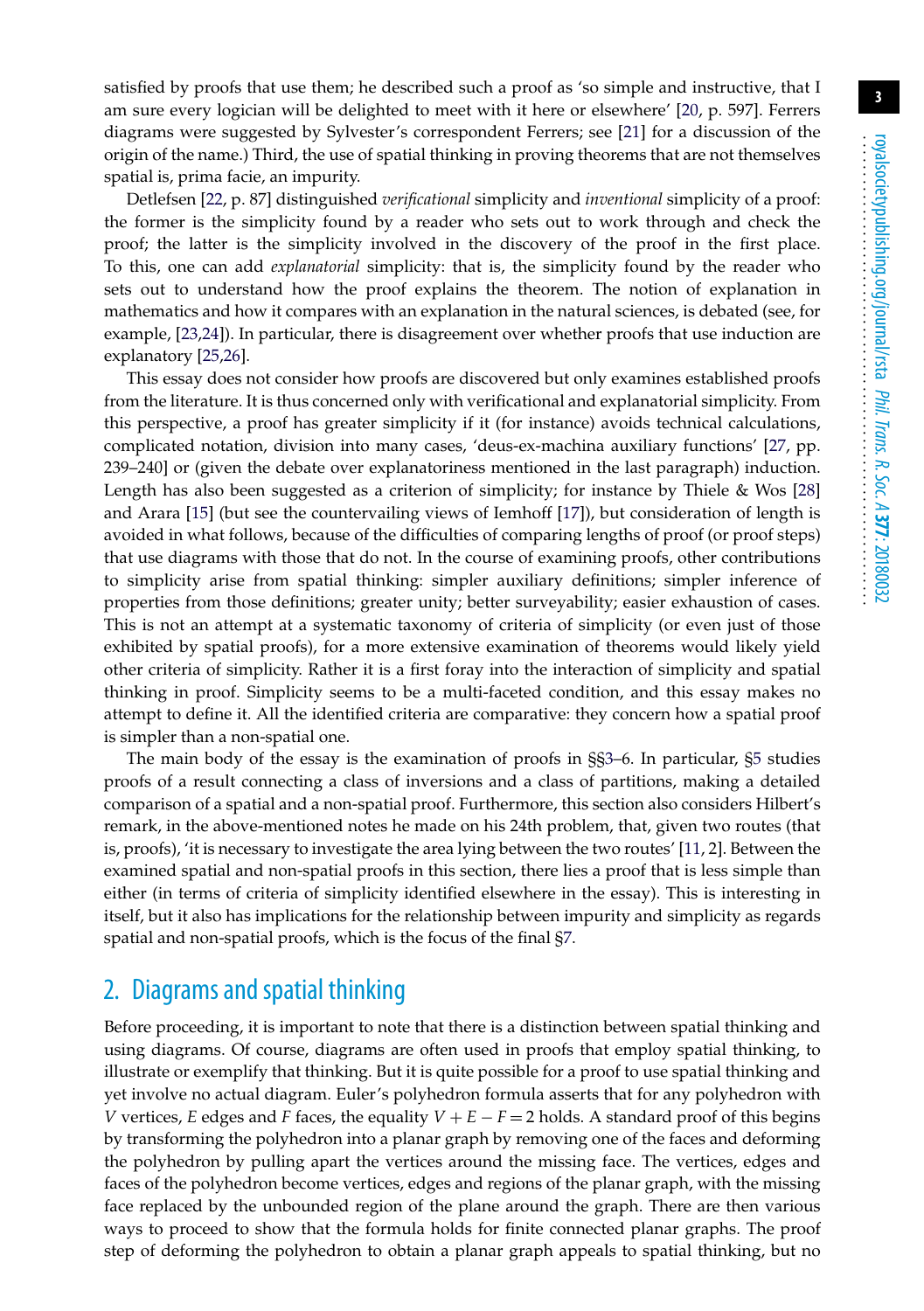diagram is used. (The validity of proofs beginning thus is part of Lakatos's famous study *Proofs and Refutations* [\[29\]](#page-12-14); recall, however, that this essay leaves aside questions of validity.)

In contrast, a proof can use diagrams and not call upon spatial thinking. Standard examples would be 'diagram chasing' proofs of results using commutative diagrams (see, for instance, [\[30,](#page-12-15) Lemma VIII.4.1, pp. 202–203]). In such proofs, an element is 'chased' around a diagram of arrows between objects. These arrows represent morphisms, and alternative paths of arrows between different objects correspond to equal compositions of morphisms. Here, the diagram serves in a book-keeping role: it stores in a compact and accessible way information about the compositions of morphisms and allows easy manipulation of this information. In this way, diagrams can certainly contribute to the verificational and possibly the inventional simplicity of proofs. But at no point is spatial thinking actually used: the actual configuration of the diagram in space is unimportant: it could be redrawn in a messy form (say, with arrows unnecessarily criss-crossing and objects scattered arbitrarily), and yet precisely the same sequence of deductions could be drawn from it, albeit in a way that seems less simple in verificational terms. Indeed, the same deductions could be made from a list of equalities of compositions of morphisms, in a still less simple way.

Diagrams of arrows, or diagrams generally, can of course contribute to simplifying proofs. (Indeed, this is the very starting point of category theory, according to MacLane [\[30,](#page-12-15) p. 1]). However, further analysis of how diagrams can contribute to simplicity, independently of spatial thinking, is beyond the scope of this essay.

#### <span id="page-3-0"></span>3. Spatial thinking and induction

One of the canonical examples of a 'proof without words' [\[12,](#page-11-10) p. 60] and of the use of spatial thinking in proving a numerical result, is of the formula for the sum of the first *n* integers:

**Theorem.** 
$$
\sum_{i=1}^{n} i = n^2/2 + n/2
$$
.

*Spatial proof.*

*Non-spatial proof, abbreviated.* Proceed by induction on *n*:

Base of induction:  $\sum_{ }^{ 1}$ 

Inductive hypothesis:  $\sum_{n=1}^n$ 

Inductive step:

*i*=1  $i = 1 = \frac{1^2}{2} +$ 1  $\overline{2}$ . *i*=1  $i = \frac{n^2}{2} + \frac{n}{2}$ n+1<br> **\** *i*=1  $i =$  $\left(\sum_{n=1}^{n}$ *i*=1 *i*  $\left( n + 1 \right) = \frac{n^2}{2} + \frac{n}{2} + \frac{n}{3}$ 2*n*  $\frac{1}{2}$  +  $\frac{2}{2} = \frac{(n+1)^2}{2} + \frac{n+1}{2}$ .

How does the spatial proof 'work'? Brown [\[31,](#page-12-16) pp. 40–41] notes that mathematicians and philosophers are divided into two roughly equal groups. One group holds that the diagram *encodes* an induction and is thus a legitimate proof. The other group holds that the diagram is a heuristic device that *suggests* an induction and that it is this suggested induction that is a legitimate proof. Brown himself holds that there is no induction present, arguing that 'Some "pictures" ... are windows to Plato's heaven' [\[31,](#page-12-16) p. 40], or, less poetically but perhaps more accurately, that 'As telescopes help the unaided eye, so some diagrams are instruments ... which help the unaided mind's eye.' [\[31,](#page-12-16) p. 40].



(3.1) -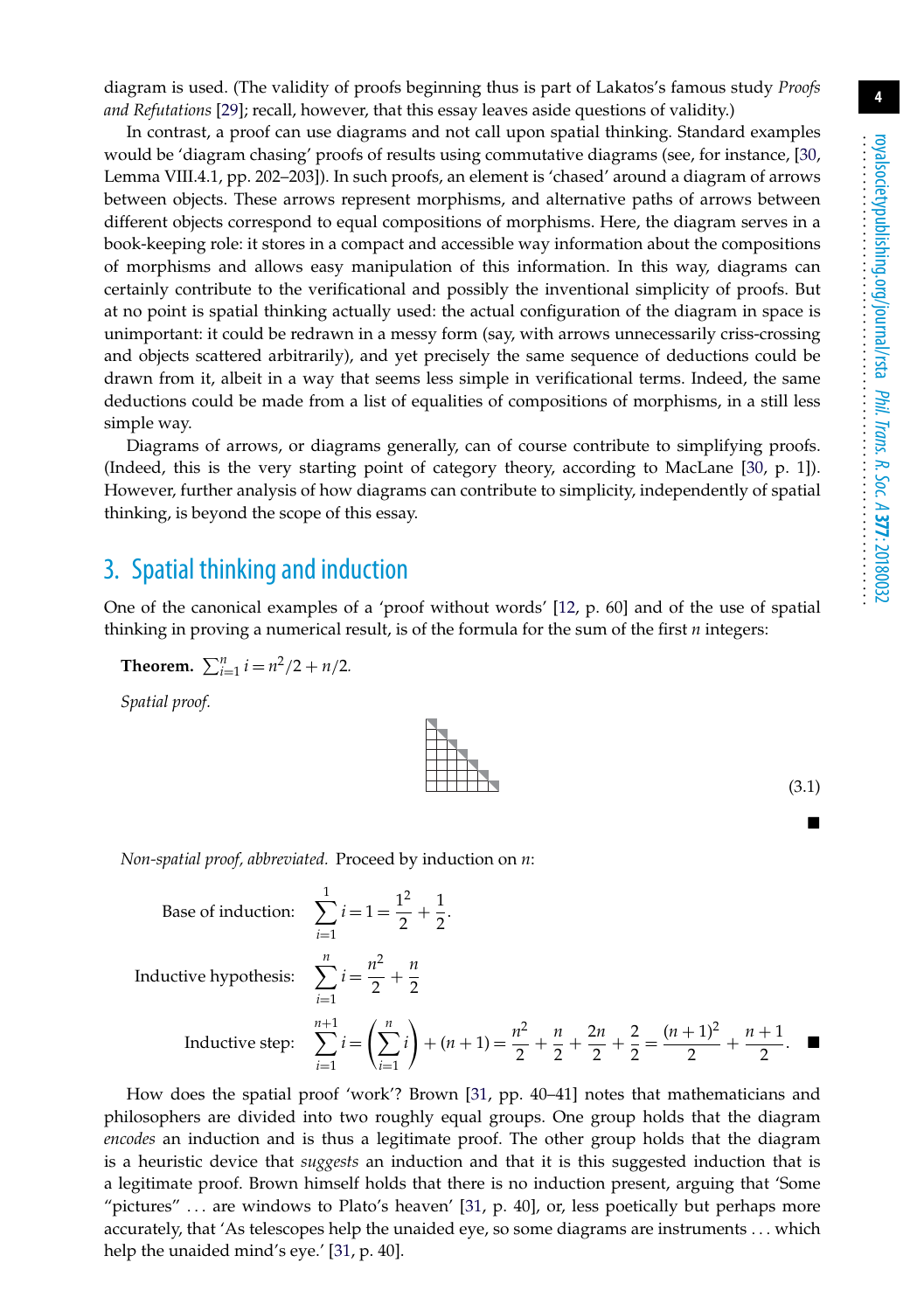Do these opposing views—encoding or suggesting an induction versus aiding the mind's eye—have implications for simplicity in proof? Let us accept that the picture supplies a valid proof in one of these ways. *With this proviso*, I think that few would disagree that the spatial proof is simpler than the inductive proof.

Let us consider first the possibility that the diagram encodes or suggests an induction. Chihara [\[32,](#page-12-17) pp. 302–303] describes the thought-process that the diagram triggers. In abbreviated form, it is as follows: When one examines the diagram, one sees that to go from the *n*th to the  $(n+1)$ th row, one has to duplicate the *n*th row and add another square, and so there are  $n+1$ squares in the  $(n + 1)$ th row. Thus, 'an intuitive version of mathematical induction' allows one to see that for any *n*, the number of squares in the *n*th row will be *n*. Therefore, calculating  $\sum_{i=1}^{n} i$  requires calculating the total number of squares in the diagram, which is  $n^2/2 + n/2$ , by the formula for the area of a triangle plus the number of squares supplied by the shaded half-squares.

Note that Chihara's suggested induction does not lead directly to the theorem: rather, it leads to the result that  $\sum_{i=1}^{n} i$  is the number of squares in the diagram with *n* rows. Put another way, Chihara's induction shows that the diagram (3.1) can be extended to any number of rows *n* without changing the fact that its area is  $\sum_{i=1}^{n} i$ . It is from this statement that the result is then deduced. By contrast, the non-spatial induction leads directly to the result. Thus, it cannot be the case that greater simplicity of the spatial proof is just because the diagram serves to guide the reader through the induction in a way that is simpler than the non-spatial proof, for the two inductions have different conclusions.

It does not seem relevant whether Chihara's account of the thought-process is seen as extracting an induction encoded in the diagram, or as constructing an induction suggested by it: the point is that *if* the proof is through an induction triggered by the diagram, it must be simpler than the induction in the non-spatial proof. Of course, the spatial proof does not require any notation and is simpler in that respect, but it seems difficult to identify other ways in which it is simpler.

Now return to the possibility suggested by Brown that the diagram aids the mind's eye, without any inductive process. In this case, I suggest that the thought-process is that one immediately perceives that the partially shaded squares form a diagonal, and that two conclusions follow from this immediately: the diagram is *n* squares wide and *n* squares high, the particular number *n* in the actual diagram never being noted. Therefore, the lengths of the rows are  $1, 2, \ldots, n$ . Calculating  $\sum_{i=1}^{n} i$  thus requires calculating the total number of squares in the diagram, which is  $n^2/2 + n/2$ , by the formula for the area of a triangle plus the number of squares supplied by the shaded half-squares, as in Chihara's description above. As the particular number *n* in the diagram remained unnoted, this holds for all *n*.

The simplicity here seems to arise from the fact that the perception of the diagonal is immediate and the conclusions from it are almost built into spatial perception. That is, it is the absence of induction and its replacement with spatial thinking (or, if one prefers, the view of Plato's heaven) that makes the picture proof simpler.

In summary, this discussion has suggested several ways in which spatial reasoning leads to gains in simplicity: first, *decreased complexity* (*or elimination*) *of notation*; second, depending on the position one takes on the triggering of an induction, either an *easier-to-understand induction* or an *avoidance of induction*. However, it could be argued that in the 'non-inductive' thought-process I described above there could be a hidden induction that a mathematically trained reader can do 'without thinking' and that an untrained reader could intuit. A more convincing example of avoidance of induction will be considered in [§5](#page-6-0) below.

# <span id="page-4-0"></span>4. Definitions and inferences

This section and the following ones consider spatial proofs involving partitions of numbers, using Ferrers diagrams. Only the background necessary for understanding the proofs below is recalled here; see [\[33\]](#page-12-18) for further reading.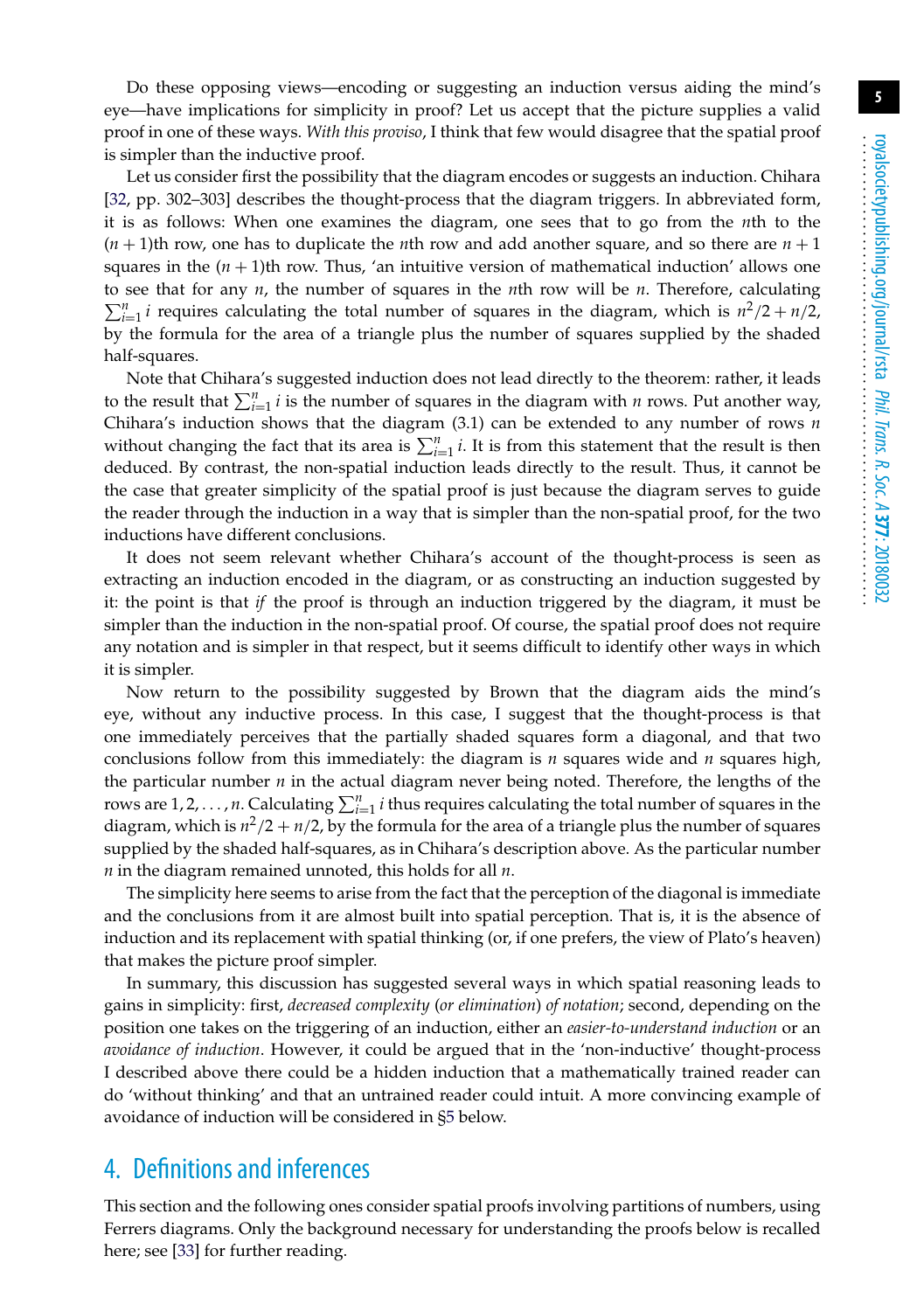-

A *partition* of a natural number (that is, positive integer) *n* is a finite non-increasing sequence of natural numbers  $\lambda = (\lambda_1, \lambda_2, ..., \lambda_k)$  that sums to *n*; the  $\lambda_i$  are the *parts* of the partition. For example, a partition of 24 is (8, 6, 6, 3, 1). A *Ferrers diagram* or *Ferrers graph* is a visual representation of such a partition as an array of dots, left-aligned, with the *i*th row (counting from the top) containing λ*<sup>i</sup>* dots. For example, the following Ferrers diagram represents the partition  $(8, 6, 6, 3, 1)$ :

$$
\begin{array}{c} 0 & 0 & 0 & 0 & 0 & 0 & 0 \\ 0 & 0 & 0 & 0 & 0 & 0 \\ 0 & 0 & 0 & 0 & 0 & 0 \\ 0 & 0 & 0 & 0 & 0 & 0 \\ 0 & 0 & 0 & 0 & 0 & 0 \\ 0 & 0 & 0 & 0 & 0 & 0 \\ 0 & 0 & 0 & 0 & 0 & 0 \\ 0 & 0 & 0 & 0 & 0 & 0 \\ 0 & 0 & 0 & 0 & 0 & 0 \\ 0 & 0 & 0 & 0 & 0 & 0 \\ 0 & 0 & 0 & 0 & 0 & 0 \\ 0 & 0 & 0 & 0 & 0 & 0 & 0 \\ 0 & 0 & 0 & 0 & 0 & 0 & 0 \\ 0 & 0 & 0 & 0 & 0 & 0 & 0 \\ 0 & 0 & 0 & 0 & 0 & 0 & 0 & 0 \\ 0 & 0 & 0 & 0 & 0 & 0 & 0 & 0 \\ 0 & 0 & 0 & 0 & 0 & 0 & 0 & 0 \\ 0 & 0 & 0 & 0 & 0 & 0 & 0 & 0 \\ 0 & 0 & 0 & 0 & 0 & 0 & 0 & 0 \\ 0 & 0 & 0 & 0 & 0 & 0 & 0 & 0 \\ 0 & 0 & 0 & 0 & 0 & 0 & 0 & 0 \\ 0 & 0 & 0 & 0 & 0 & 0 & 0 & 0 \\ 0 & 0 & 0 & 0 & 0 & 0 & 0 & 0 \\ 0 & 0 & 0 & 0 & 0 & 0 & 0 & 0 \\ 0 & 0 & 0 & 0 & 0 & 0 & 0 & 0 \\ 0 & 0 & 0 & 0 & 0 & 0 & 0 & 0 \\ 0 & 0 & 0 & 0 & 0 & 0 & 0 & 0 \\ 0 & 0 & 0 & 0 & 0 & 0 & 0 & 0 \\ 0 & 0 & 0 & 0 & 0 & 0 & 0 & 0 \\ 0 & 0 & 0 & 0 & 0 & 0 & 0 & 0 \\ 0 & 0 & 0 & 0 & 0 & 0 & 0 & 0 \\ 0 & 0 & 0 & 0 & 0 & 0 & 0 & 0 \\ 0 & 0 & 0 & 0 & 0 & 0 & 0 & 0 \\ 0 & 0 & 0 & 0 & 0 & 0 & 0 & 0 \\ 0 & 0 & 0 &
$$

As a partition is a non-increasing sequence, the rows of a Ferrers diagram are non-increasing in length from top to bottom, and a left-aligned array of dots forms a Ferrers diagram (that is, represents a partition) precisely when this condition is satisfied.

Finite non-increasing sequences of natural numbers and Ferrers diagrams are thus alternative representations of partitions. As Starikova [\[34\]](#page-12-19) has pointed out, alternative representations of mathematical objects can certainly ease the doing of mathematics, not just in proof, but in the discovery and in the formulation of new concepts.

A fundamental result in partition theory, due to Euler, is the following:

**Theorem ([\[33,](#page-12-18) Theorem 1.4]).** *The number of partitions of n with at most m parts equals the number of partitions of n in which no part exceeds m.*

*Spatial proof.* Reflect the Ferrers diagram of a partition along its main diagonal:

 $0.0.0$  $\bullet$   $\bullet$   $\bullet$  $\sim$   $\sim$  $\mapsto$  (4.1) -

This gives a bijection between the two classes of partitions, because the non-increasing lengths of rows from top to bottom require that the columns have non-decreasing lengths from left to right.

Note that the spatial proof uses the only reflection: this is a notion that is not dependent on having any geometrical knowledge but is rather an appeal to basic ideas about space.

This bijection could be defined non-spatially as

$$
(\lambda_1, \lambda_2, ..., \lambda_k) \mapsto (\mu_1, \mu_2, ..., \mu_p), \quad \begin{cases} \text{where } \mu_i \text{ is the number of} \\ \lambda_j \text{ that are greater than } i. \end{cases} (4.2)
$$

However, this definition is less simple. First, the reader grasps the spatial definition 'reflecting along the diagonal' immediately, whereas one has to pause and think to understand (4.2). Second, there are two inferences that are immediate from the spatial definition, but require some thought to deduce from (4.2). The first inference is that the map is well-defined, in the sense that the image is a partition, and indeed a partition *of the same natural number n*. This is not *difficult* to prove from (4.2), but is trivial from the spatial definition, as reflection preserves both the non-increasing lengths of lines and the total number of dots. The second inference is that the map is a bijection (and indeed an involution): trivial from the spatial definition, but requiring some work to prove from (4.2).

This is another gain in simplicity from spatial reasoning: *simpler definitions of transformations using visual representations*, and *simpler inference of properties of those transformations* (such as bijectivity). Note that it is the particular choice of visual representation using Ferrers diagrams that enables the definition of the bijection using reflection in (4.1). Different visual representations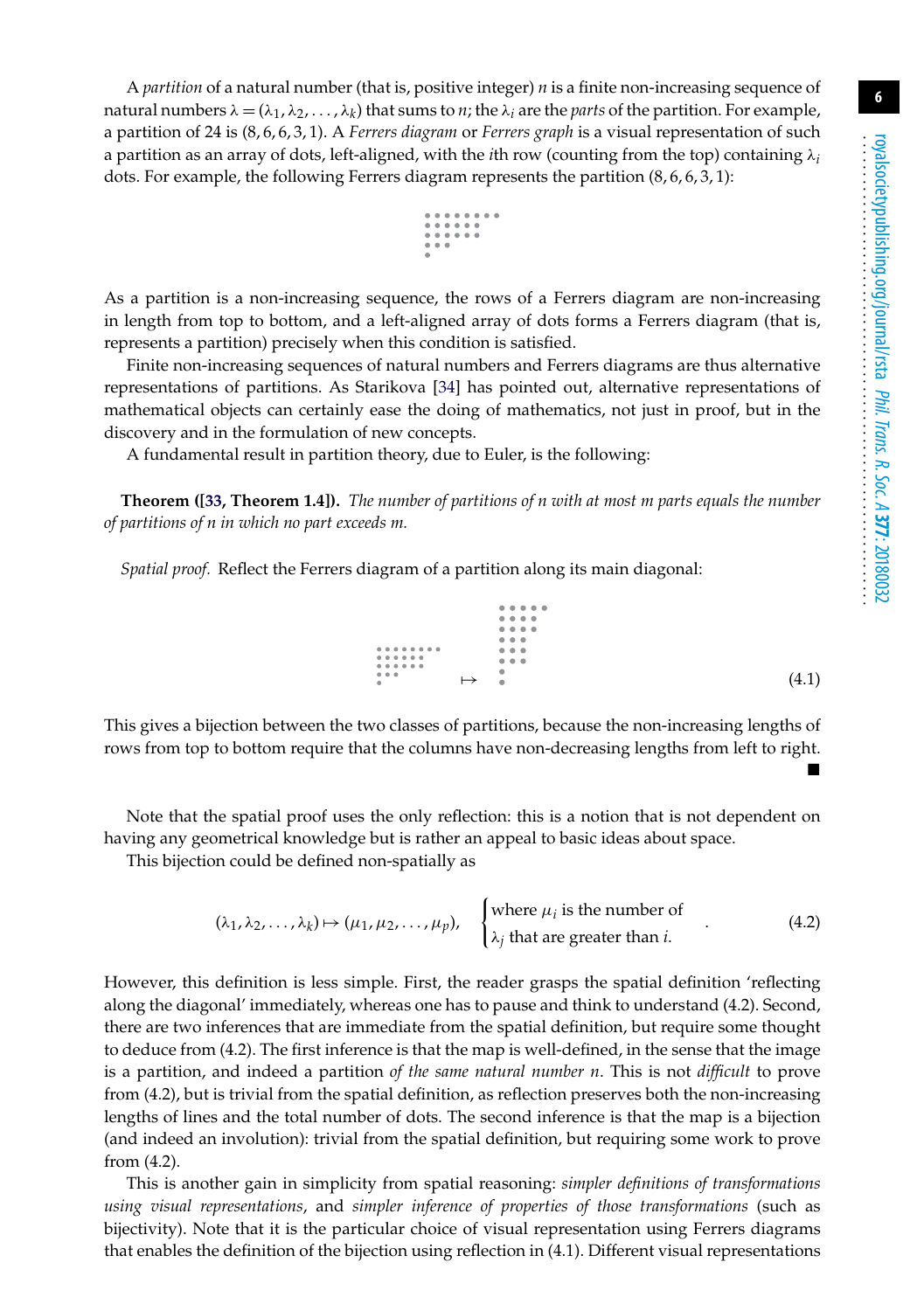are possible, such as representing the partition  $(8, 6, 6, 3, 1)$  as



but none of these representations gives rise to such a simple definition of the bijection as (4.1), nor to such simple inference of its properties.

# <span id="page-6-0"></span>5. Ferrers diagrams in a more spatial proof

Let  $\ell, m, n \in \mathbb{N}$ . Let  $\xi_1 \xi_2 \cdots \xi_{\ell+m}$  be a permutation of  $1^{\ell}2^m$ . An *inversion* in this permutation is a pair  $(i, j)$  such that  $i < j$  and  $\xi_i = 2$  and  $\xi_j = 1$ . (That is, a symbol 1 after a symbol 2.) Let  $\text{Inv}(m, \ell; n)$ denote the set of permutations  $\xi_1 \xi_2 \ldots x_{\ell+m}$  of  $1^m 2^{\ell}$  that have exactly *n* inversions. Let  $P(m, \ell; n)$ denote the set of partitions of  $n$  into at most  $\ell$  parts, each at most  $m$ .

**Theorem ([\[33,](#page-12-18) Theorem 3.5]).**  $|P(\ell, m; n)| = |\text{Inv}(\ell, m; n)|$ .

The following proof is a modified version of [\[33,](#page-12-18) Proof of Theorem 3.5].

 $\ell$ 

*Spatial proof.* The aim is to define an explicit bijection between the set of partitions  $P(m, \ell; n)$  and the set of permutations  $Inv(m, \ell; n)$ .

Consider a partition of *n* with at most  $\ell$  parts, each at most *m*. Place an  $m \times \ell$  grid around its Ferrers diagram and 'wrap' the diagram with a path following the grid, as follows:

Trace the steps made by the path through the grid starting at the upper-right and moving leftwards and downwards. If the path makes a downwards step, write 2. If it makes a leftward step, write 1. The resulting sequence contains  $m$  symbols 1 and  $\ell$  symbols 2, and so is a permutation of  $1^m2^{\ell}$ .

Note that there is a one-to-one correspondence between dots of the Ferrers diagram and symbols 1 (leftward steps) after symbols 2 (downward steps), as these leftward steps and downward steps, respectively, determine a column and a row and thus a unique dot in the Ferrers diagram, and vice versa:



So there are exactly *n* inversions in this permutation.

As there is a one-to-one correspondence between partitions and paths, this defines a bijection between the permutations of  $1^m 2^{\ell}$  with exactly *n* inversions and the number of partitions of *n* with at most  $\ell$  parts, each of size at most  $m$ . This completes the proof.

#### (a) Comparison of simplicity relative to a non-spatial proof

Spatial thinking is used at the following steps of the proof:

(S1) The definition of the path that wraps a Ferrers diagram of the partition. (Note that the definition is incomplete without the diagram. In particular, the reader is expected to understand the meaning of 'wrap' directly from the diagram.)

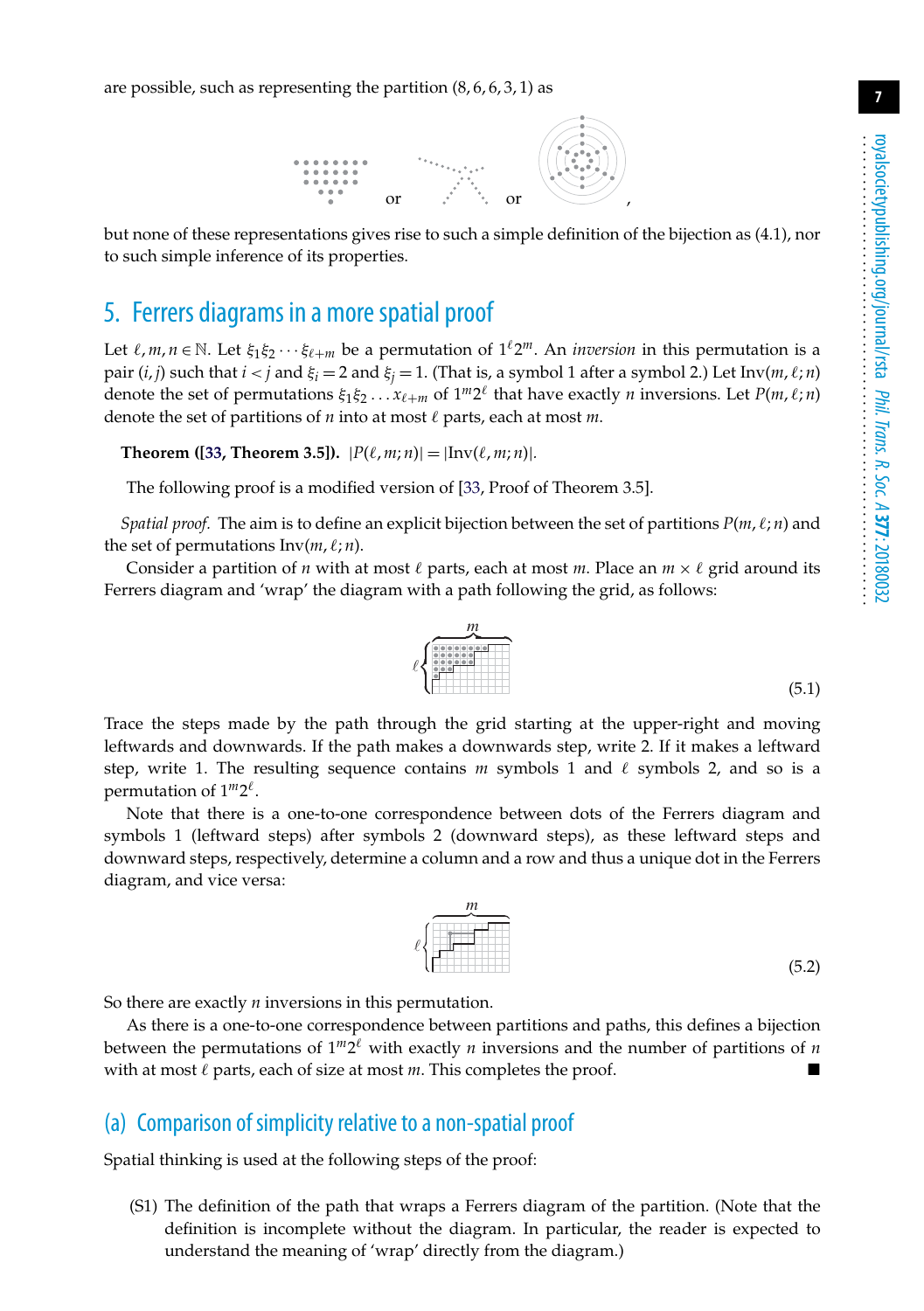- (S2) The definition of the sequence determined by the path, which uses the spatial idea of travelling along the path, and of making leftward or downward steps.
- (S3) Deduction that this sequence is a permutation of  $1^m2^{\ell}$ , which is immediate from the correspondence of symbols 1 and 2 to (respectively) leftward and downward steps, and the horizontal and vertical distance that the path must cover.
- (S4) Deduction that there is a one-to-one correspondence between inversions in the permutation and points of *n*, which follows from the spatial arrangement of the dots in the Ferrers diagram.
- (S5) Deduction that there is a one-to-one correspondence between partitions and paths, which is immediate because the Ferrers diagram is seen to precisely fill the path, so that a path determines the corresponding Ferrers diagram and vice versa.

A non-spatial syntactic proof could proceed (in outline) as follows:

(N1) Definition of a map  $\phi$  taking partitions to sequences, given by

$$
\phi(\lambda) = 1^{m-\lambda_1} 21^{\lambda_1-\lambda_2} 21^{\lambda_2-\lambda_3} 2 \cdots 1^{\lambda_{k-1}-\lambda_k} 21^{\lambda_k} 2^{\ell-k}.
$$
 (5.3)

- (N2) Deduction that  $\phi(\lambda)$  is a permutation of  $1^m 2^{\ell}$ , which requires an explicit calculation of the total number of symbols 1 and 2 in the sequence defined by (5.3).
- (N3) Deduction that  $\phi(\lambda)$  contains exactly *n* inversions, which again requires an explicit calculation using the definition (5.3).
- (N4) Deduction that there is a one-to-one correspondence between  $P(m, \ell; n)$  and  $Inv(m, \ell; n)$ :
	- (N4a) Proof of injectivity: given  $\phi(\lambda)$ , the tail of symbols 2 at the end determines *k*; the string of symbols 1 immediately to the right of the *k*th symbol 2 determines  $\lambda_k$ ; by induction, knowing λ*i*+1, the string of symbols 1 immediately to the right of the *i*th symbol 2 determines λ*i*.
	- (N4b) Proving that the image of  $P(m, k; n)$  is  $Inv(m, k; n)$ : a notationally messy argument producing a partition mapping onto a given permuation of  $1^m2^{\ell}$  with *n* inversions.

Note that there is a broad correspondence in overall structure between the given spatial proof and the non-spatial proof outlined above:

$$
\begin{array}{c} \text{(S1)} \\ \text{(S2)} \end{array} \longleftrightarrow (\text{N1}), \quad \text{(S3)} \longleftrightarrow (\text{N2}), \quad \text{(S4)} \longleftrightarrow (\text{N3}), \quad \text{(S5)} \longleftrightarrow (\text{N4}) \begin{cases} (\text{N4a}) \\ (\text{N4b}) \end{cases}.
$$

Considered on this level of overall structure, therefore, there is little difference in the simplicity of the two proofs. However, within corresponding steps, there are major differences in simplicity. The definition (N1) is notationally less simple than (S1)–(S2), and in particular, in (N1) it has been necessary to introduce notation for a partition and its parts. Steps (S3) and (S4) seem simpler than (N2) and (N3): the former are immediate on making certain spatial observations, while the latter require explicit (though admittedly not difficult) calculations. Most importantly, step (S5) is simpler, again being immediate, but (N4) in particular uses an induction.

There seem to be two gains in simplicity from spatial thinking here: *simpler definitions of maps using spatial representations*, and *simpler inference of properties of those maps*. This is to be distinguished from the gains in simplicity related to transformations discussed in [§4.](#page-4-0) Here, there is greater simplicity even though the spatial representation is being used to define, not another spatial representation of [a mathematical object of] the same species, but a sequence.

The contrast between the use of induction in step (N4) but nowhere in the spatial proof requires further attention as, as discussed above in [§3,](#page-3-0) there is disagreement over whether the diagram (3.1) triggers an induction (whether by encoding or suggestion). It is thus necessary to consider the possibility that, at least for some readers, (5.1) triggers an induction.

There is an obvious contrast with (3.1), because the increasing length of rows in (3.1) corresponds to the statement one wishes to deduce. That is, the spatial perception (of how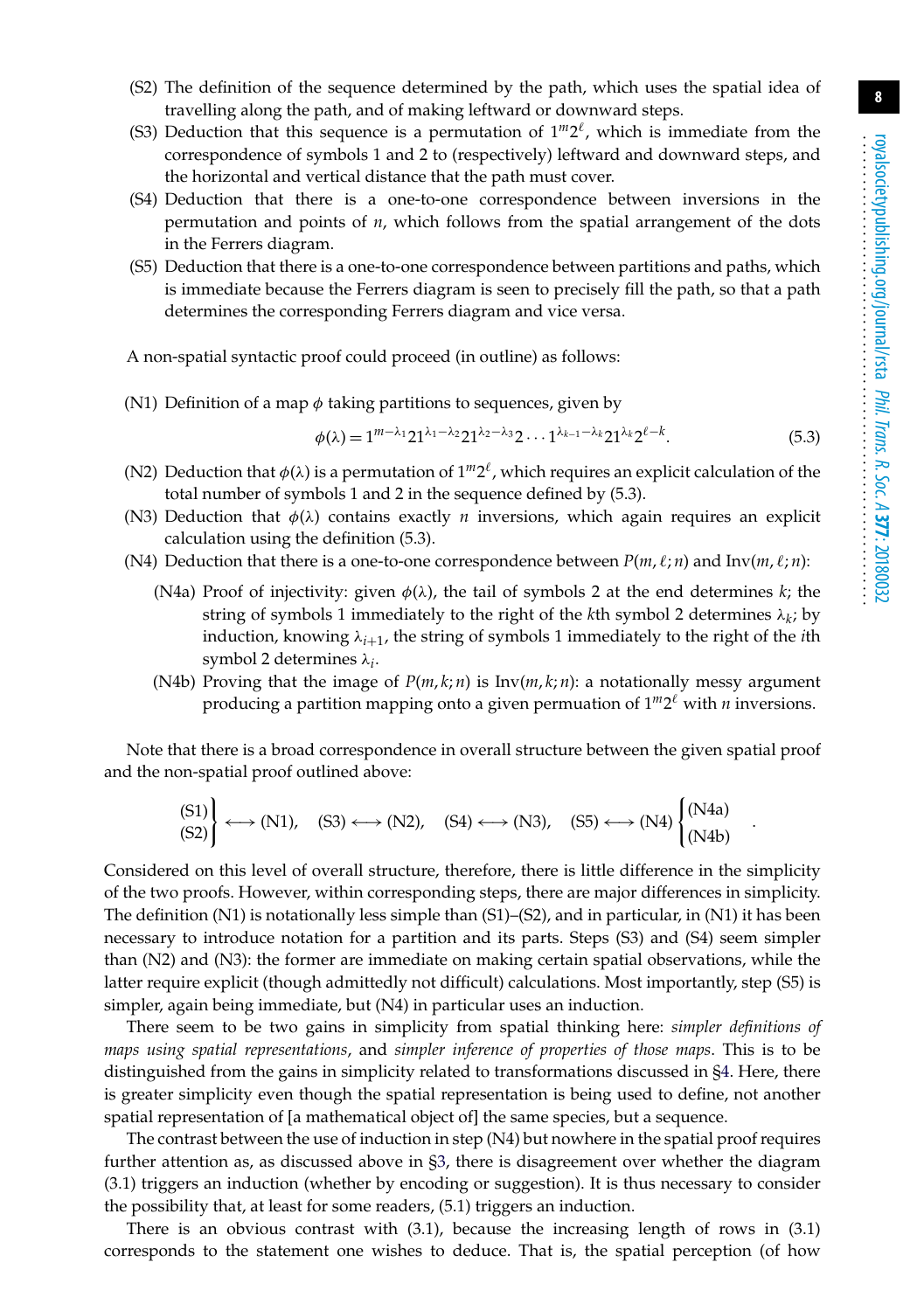additional rows increasing in length) parallels the induction (on the number of rows). There seems no such obvious correspondence in (5.1). At this point, the proof considers the Ferrers diagram of a partition of *n* with at most  $\ell$  parts, each at most *m*. An induction on  $\ell$  and/or *m* corresponds to extending the grid to the right or downwards. Certainly, the reader is called upon to visualize an  $m \times \ell$  grid for arbitrary  $\ell$  and  $m$ , but no conclusion is drawn directly from this in the way that the conclusion about lengths of rows is drawn in (5.1). One could consider induction on *n*, or the number of parts, or on the lengths of the parts. But, this would involve assuming the existence of a unique path wrapping around the Ferrers diagram and satisfying certain properties, then adding one or more dots and deducing the existence of a unique path wrapping around the diagram and satisfying certain other properties. (One hesitates to try to write down such an induction.) However, this seems very far from the spatial thinking of wrapping the Ferrers diagram. So, this seems to be a rather more certain instance of spatial thinking leading to a gain in simplicity by *avoidance of induction* than the proof discussed in [§3.](#page-3-0)

Returning to the relative simplicity of the two proofs: the spatial proof is also simpler because it has *greater unity*: the definition of the path and all but one deduction step appeal to spatial thinking by calling on the same diagram. The remaining deductive step appeals to spatial thinking about a second diagram that is very closely related to the first. One could even combine the diagrams, but this requires using a diagram for (S1)–(S3) that contains information that is not relevant until (S4). This would arguably be a decrease in simplicity; it certainly seems to be a decrease in elegance. This increased unity is perhaps linked with *better surveyability* of the proof: the unity increases the ease with which '[t]he mathematician *surveys* the proof in its entirety and thereby comes to *know* the conclusion' [\[35,](#page-12-20) p. 59; emphases in original].

#### (b) Between the proofs

In (S1), the path is defined by example and by appealing to the spatial idea of wrapping around the Ferrers diagram. One could avoid this and use an explicit definition:

(T1) For the partition  $\lambda = (\lambda_1, \ldots, \lambda_k)$  the path is the map  $\pi_\lambda : [0, 1] \to \mathbb{R}^2$  defined by...,

giving explicit coordinates for the images of each point  $\pi_{\lambda}(t)$ . This still defines the path as an object in the Euclidean plane, but without requiring spatial thinking of the reader. (Although many readers would doubtless try to visualize the definition.) Is (T1) more or less simple than (S1)? On the one hand, (T1) has introduced a new concept, in the form of an explicit coordinate system; on the other hand, it has eliminated a concept, in the form of the Ferrers diagram.

There could conceivably be many proofs beginning with (T1): here only one is considered. Suppose the next steps are as follows:

- (T2) Definition of a sequence from the path  $\pi_{\lambda}$ .
- (T3) Deduction of what the sequence is in terms of  $\lambda$ .

The conclusion of  $(T3)$  would be  $(5.3)$ ; the proof could then proceed via  $(N2)$ – $(N4)$ . Now,  $(T1)$  was an attempt to explicitly define the path used in (S1) without using spatial thinking. Thus the proof  $(T1)$ – $(T3)$ ,  $(N2)$ – $(N4)$  can be thought of as between the spatial proof  $(S1)$ – $(S5)$  and the non-spatial proof (N1)–(N4). However, it is certainly less simple than either the spatial or the non-spatial proofs. It shares the explicit calculations and induction of the non-spatial proof, and yet it uses the path  $\pi_{\lambda}$  to do what (N1) does by definition.

Thus, a naïve attempt to 'de-spatialize' the original spatial proof may result in a decrease in simplicity, even if there is another non-spatial proof that is of greater simplicity in than the resulting 'de-spatialized' one. Of course, in this particular case, a hypothetical mathematician who had formulated (T1)–(T3) would doubtless note that all mention of the paths  $\pi_{\lambda}$  could be eliminated and would obtain the non-spatial proof  $(N1)$ – $(N4)$ . The point is that there is a third proof (T1)–(T3), (N2)–(N4) that lies between the spatial and non-spatial proofs and is less simple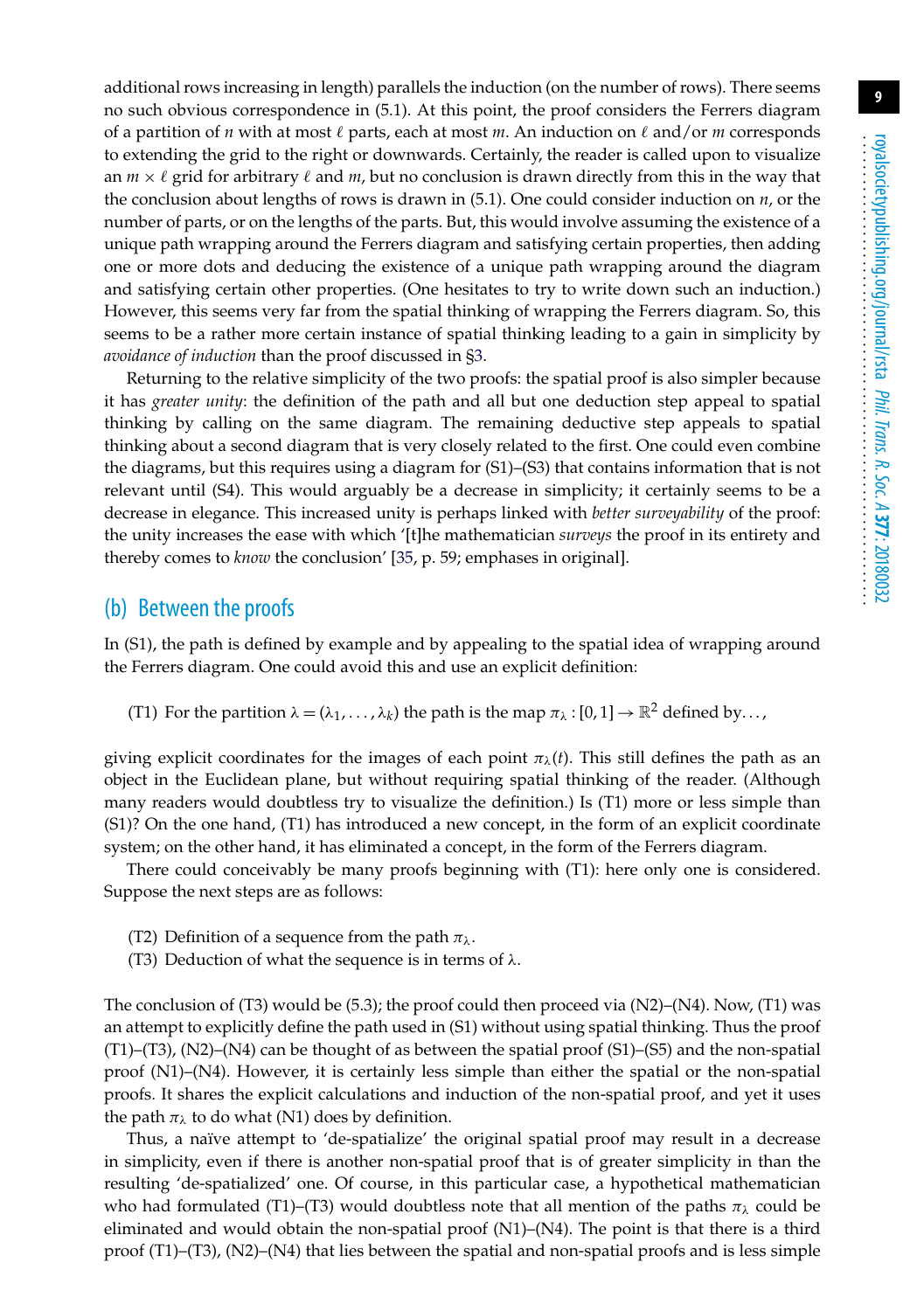**10**

than either. Section [7](#page-10-0) considers the implications of this for the suggested connection between simplicity and impurity in proofs.

# 6. Spatial thinking and exhaustion of cases

Euler's pentagonal number theorem is the following identity:

**Theorem.**

$$
\prod_{m=1}^{\infty} (1 - x^m) = 1 + \sum_{n=0}^{\infty} c_n x^n, \quad \text{where } c_n = \begin{cases} 0 & \text{if } n \neq \frac{k(3k \pm 1)}{2}, \\ (-1)^k & \text{if } n = \frac{k(3k \pm 1)}{2}. \end{cases}
$$

It is related to partitions because it can be shown that  $c_n = p_e(n) - p_o(n)$ , where  $p_e(n)$  and  $p_o(n)$ are, respectively, the numbers of partitions of *n* into an even number and into an odd number of unequal parts. The combinatorial proof by Franklin [\[36\]](#page-12-21), as explained by Hardy [\[37,](#page-12-22) §6.2] and Hardy & Wright [\[38,](#page-12-23) §19.11], uses transformations of Ferrers diagrams to establish a nearcorrespondence between partitions of *n* into an even number and into an odd number of unequal parts, with exact correspondence or an excess of one partition of each type giving rise to the cases where  $p_e(n) - p_o(n)$  is 0, 1, or -1.

*Spatial proof, key steps only.* Define the *base* to be the bottommost row of the diagram, and define the *slope* to be the longest line of dots starting at the top-rightmost and moving towards the bottom-left, as in the following diagram:



Define partial transformations *O* and Ω by (respectively) moving the base to lie parallel to the slope, provided that the result is a Ferrers diagram with unequal parts, and moving the slope to form a new base, provided that the result is a Ferrers diagram with unequal parts:

| $\Omega$ : | <br><br>$\begin{array}{l} 0.00000 \\ 0.00000 \end{array}$ | . <u>.</u> .                                | ٠ |
|------------|-----------------------------------------------------------|---------------------------------------------|---|
| $\Omega:$  | 0-0-0-0-0                                                 | <br><br>$0 - 0 - 0 - 0$<br>$\bullet\bullet$ |   |

Clearly, *O* and Ω are mutually inverse and so are partial bijections. The key to the proof is establishing that one of *O* or Ω is defined except when the base and the slope meet and when the lengths of the base and slope are equal or when the length of the base exceeds the length of the slope by 1:

$$
\begin{array}{c}\n\bullet \bullet \bullet \bullet \bullet \bullet \bullet \\
\bullet \bullet \bullet \bullet \bullet \\
\bullet \bullet \bullet \bullet \bullet\n\end{array}
$$
\n
$$
\begin{array}{c}\n\bullet \bullet \bullet \bullet \bullet \bullet \bullet \\
\bullet \bullet \bullet \bullet \bullet \bullet\n\end{array}
$$
\n
$$
\begin{array}{c}\n\bullet \bullet \bullet \bullet \bullet \bullet \\
\bullet \bullet \bullet \bullet \bullet \bullet \bullet\n\end{array}
$$
\n
$$
\begin{array}{c}\n\bullet \bullet \bullet \bullet \bullet \\
\bullet \bullet \bullet \bullet \bullet \bullet \bullet\n\end{array}
$$
\n
$$
\begin{array}{c}\n\bullet \bullet \bullet \bullet \bullet \\
\bullet \bullet \bullet \bullet \bullet \bullet \bullet\n\end{array}
$$
\n
$$
\begin{array}{c}\n\bullet \bullet \bullet \bullet \bullet \\
\bullet \bullet \bullet \bullet \bullet \bullet \bullet\n\end{array}
$$
\n
$$
\begin{array}{c}\n\bullet \bullet \bullet \bullet \bullet \bullet \\
\bullet \bullet \bullet \bullet \bullet \bullet \bullet \bullet\n\end{array}
$$

as it is precisely in these cases that for both  $O$  and  $\Omega$ , attempting the transformations yields a configuration of dots that does not form a Ferrers diagram with unequal parts.

The proof concludes by showing that  $n = k(3k \pm 1)/2$ , with an excess of one partition of odd or even type depending on the parity of *k*.

Here, the key role played by spatial thinking is in realizing that  $O$  or  $\Omega$  is defined except in the specified cases. It is unnecessary to introduce notation or explicitly enumerate the cases for lengths of the base and slope. That is, spatial reasoning allows *easier exhaustion of cases*. Furthermore, it is spatial thinking that makes it possible to use the condition 'provided that the result is a Ferrers diagram with unequal parts'. Giving a non-spatial definition of the partial transformations *O* and Ω would require first defining the length of the base and the slope of a partition  $\lambda = (\lambda_1, \dots, \lambda_k)$  with unequal parts: the former is just  $\lambda_k$ , but the length of the slope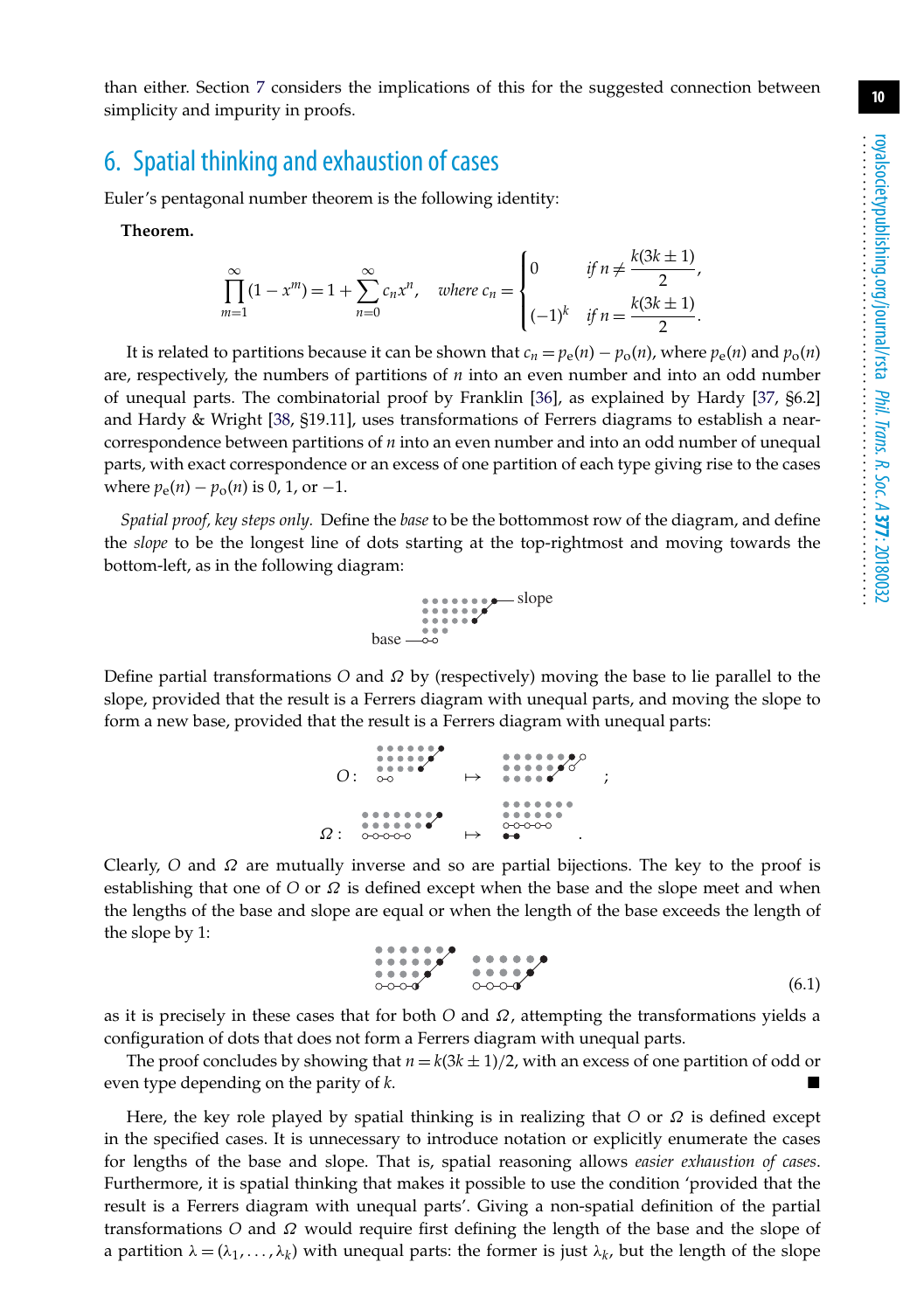is the maximum *i* such that  $i \leq k$  and  $\lambda_1, \ldots, \lambda_i$  is a sequence of consecutive decreasing natural numbers. Then the map O would be defined when  $\lambda_k$  is less than this *i*. That is, preliminary technical definitions would be required before the map *O* can be defined. Thus, we have an even stronger instance of how spatial thinking can allow a simpler definition of a [partial] transformation, as discussed in [§4](#page-4-0) above. Here, there is a greater contrast between the simplicity of the spatial and non-spatial definitions, even though the transformation itself is more complicated than (4.1).

(In his original proof, Franklin [\[36,](#page-12-21) pp. 448–449] does not attempt a general definition, but only describes in text the transformation *O* when the base contains 1, 2 or 3 elements, and remarks that this can be extended step by step to all partitions, excepting those 'in which the indicated process is not applicable' [\[36,](#page-12-21) p. 449; my translation]. As Franklin does not give the conditions under which the transformation *O* is defined, even without proof, I suspect that his text is actually describing a process that he was visualizing using Ferrers diagrams or some similar representation. Ferrers diagrams were first published by Sylvester in 1853 [\[20\]](#page-12-5). Franklin's proof was published in 1881, so it is likely he was acquainted with Ferrers diagrams. Furthermore, Sylvester [\[20,](#page-12-5) p. 597] speculates that Euler used Ferrers diagrams, so the idea may have been 'in the air' for much longer. However, this is no more than a suspicion.)

# <span id="page-10-0"></span>7. Spatial thinking, purity and simplicity

Arana [\[15,](#page-12-0) pp. 209–211] has pointed out that, in many instances, impure proofs are held to have greater simplicity. Impure proofs are those that establish a theorem by calling upon a different area of mathematics: for example, Dirichlet's theorem that for any coprime natural numbers *a* and *d* there are infinitely many primes of the form  $a + nd$ , a result whose statement is part of elementary number theory, was first proved by analysis. (For an overview of the notion of purity in proof, see [\[39\]](#page-12-24).)

In the case studies concerning partitions above, the use of Ferrers diagrams seems to introduce impurity. Ferrers diagrams are more than simply another form of notation like sequences  $(\lambda_1, \ldots, \lambda_k)$ . They are more than just a book-keeping device. They are a vehicle that enables spatial thinking about partitions, and it is this spatial thinking that forms the impurity and permits the simpler proofs. This is perhaps especially evident in the proof in [§5:](#page-6-0) this is a statement about the equality of the numbers of elements in a particular set of partitions and a particular set of permutations. The proof (S1)–(S5) uses the Ferrers diagram spatial representation of partitions, a correspondence between paths and permutations, and the spatial notion of wrapping the latter around the former, and the determination of rows and columns by steps of the path. These spatial notions are introduced to prove a purely combinatorial result; the proof is thus impure. But, the non-spatial proof (N1)–(N4) is pure.

However, there is a difference in the kind of impurity in, say, the proof of Dirichlet's theorem when compared with the spatial proofs examined above. The proof of Dirichlet's theorem is impure because, in Arana's terminology [\[15,](#page-12-0) pp. 207–208], it is both *elementally distant* (that is, it draws on resources that are more advanced and complicated than the theorem itself) and *topically distant* (that is, it draws on concepts that are not part of the content of the theorem). The spatial proofs discussed in this essay are certainly topically distant, given that they use spatial thinking to prove results about number theory, combinatorics or algebra. But they are *not* elementally distant. The spatial thinking that is used in them is neither advanced nor complicated. In particular, with one exception, none of the spatial thinking used is geometrical, in the sense of being imported from geometry. The one exception is the formula for the area of the triangle used in [§3.](#page-3-0) The proofs involving Ferrers diagrams use reflection, 'wrapping' paths and moving parts of the diagram around: these are informal notions from pre-mathematical spatial thinking rather than from geometry as a systematized field.

But the discussion of the third proof  $(T1)$ – $(T3)$ ,  $(N2)$ – $(N4)$  in [§5](#page-6-0) complicates the posited relationship between impurity and simplicity. This third proof is not topically closer to the theorem than the spatial proof (S1)–(S5), as it involves the concepts of the plane and paths in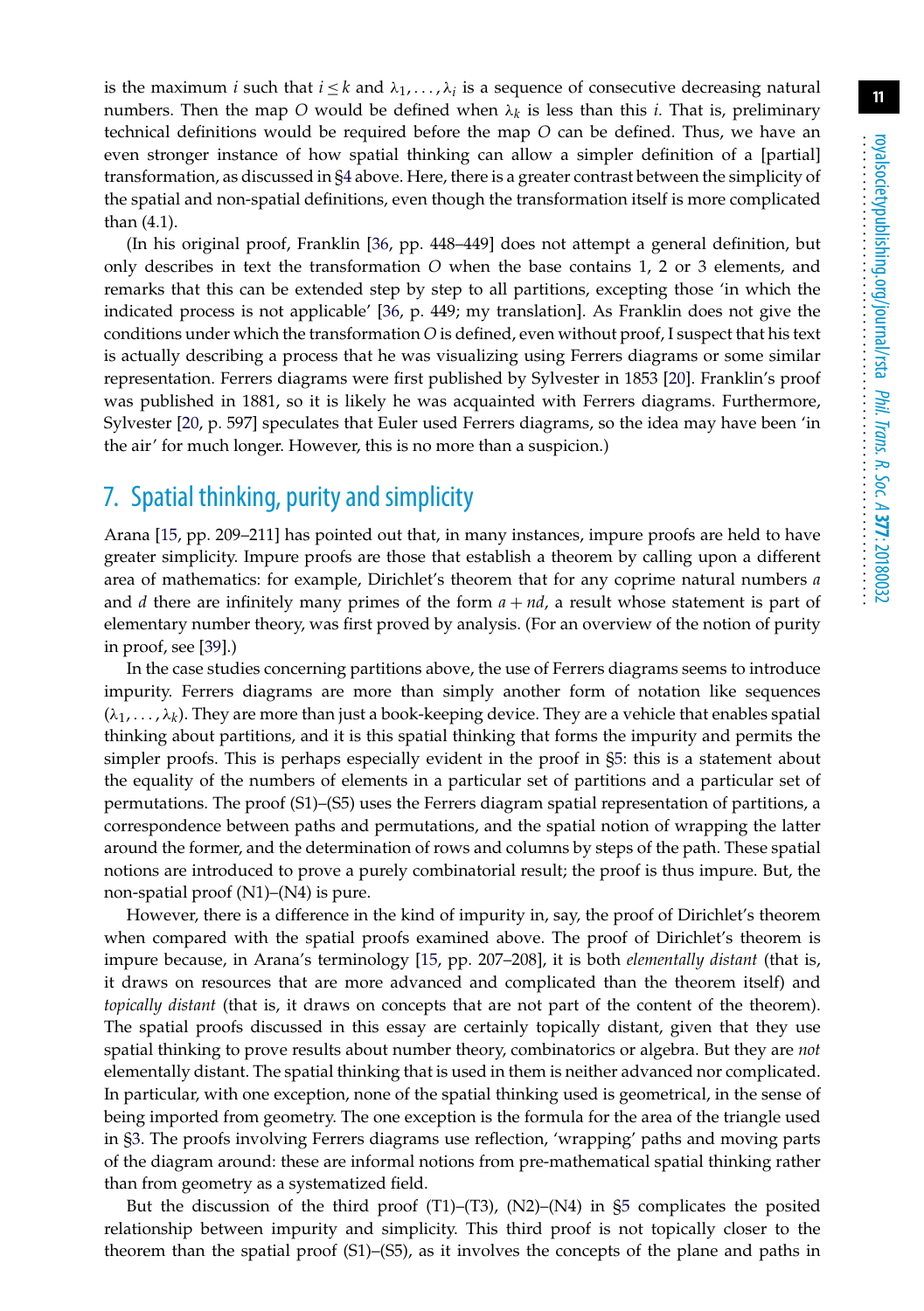**12**

the plane. Unlike the spatial proof, the third proof (T1)–(T3), (N2)–(N4) seems to be elementally further from the theorem than the spatial proof  $(S1)$ – $(S5)$  or the non-spatial proof  $(N1)$ – $(N4)$ , because it draws on the formal definition of a path as a map from an interval to the plane, and the formal identification of the plane with the set of pairs of real numbers  $\mathbb{R}^2$ . Thus, the third proof (T1)–(T3), (N2)–(N4) is less simple than the spatial proof (S1)–(S5) or the non-spatial proof (N1)–(N4), but is also more impure, which goes against the idea that impure proofs have greater simplicity.

Of course, the proof (T1)–(T3), (N2)–(N4) is in some sense an 'unnatural' proof that was found by naïve despatialization of the proof (S1)–(S5) as part of the exploration of 'the area lying between the two routes', as Hilbert proposed. (This is not the place to analyse what a 'natural' proof is; let us take it to mean a proof that practising mathematicians would be likely to discover, publish and read.) It is perhaps to be expected that exploring the area between two natural proofs would often throw up unnatural proofs. But the argument above has shown that, at least when making a Hilbertian exploration like this, the connection between impurity and greater simplicity cannot be assumed to hold.

Data accessibility. This article has no additional data.

Competing interests. I declare I have no competing interests.

Funding. The author was supported by the Fundação para a Ciência e a Tecnologia (Portuguese Foundation for Science and Technology) through an Investigador FCT research fellowship (IF/01622/2013/CP1161/CT0001). This work was partially supported by the Fundação para a Ciência e a Tecnologia through the project UID/MAT/00297/2013 (Centro de Matemática e Aplicações) and the projects PTDC/MHC-FIL/ 2583/2014 and PTDC/MAT-PUR/31174/2017.

Acknowledgements. The author thanks the two anonymous referees for their careful reading of the paper and many constructive criticisms and suggestions.

# <span id="page-11-0"></span>**References**

- 1. Mancosu P, Jørgensen KF, Pedersen SA (eds). 2005 *Visualization, explanation and reasoning styles in mathematics*. Synthese Library, no. 327. Berlin, Germany: Springer.
- 2. Giaquinto M. 2008 Visualizing in mathematics. In *The philosophy of mathematical practice* (ed. P Mancosu), ch. 1, pp. 22–42. Oxford, UK: Oxford University Press. [\(doi:10.1093/acprof:oso/](http://dx.doi.org/doi:10.1093/acprof:oso/9780199296453.001.0001) [9780199296453.001.0001\)](http://dx.doi.org/doi:10.1093/acprof:oso/9780199296453.001.0001)
- <span id="page-11-1"></span>3. Giardino V. 2010 Intuition and visualization in mathematical problem solving. *Topoi* **29**, 29–39. [\(doi:10.1007/s11245-009-9064-5\)](http://dx.doi.org/doi:10.1007/s11245-009-9064-5)
- <span id="page-11-2"></span>4. Hadamard J. 1949 *An essay on the psychology of invention in the mathematical field*, enlarged edition edition. Princeton, NJ: Princeton University Press.
- <span id="page-11-3"></span>5. Hardy G. 1946 Review of *The Psychology of Invention in the Mathematical Field* by J. Hadamard. *Math. Gaz.* **30**, 111–115. [\(doi:10.2307/3608500\)](http://dx.doi.org/doi:10.2307/3608500)
- <span id="page-11-4"></span>6. Spadoni C. 1984 Bertrand Russell on aesthetics. *Russell* **4**, 49–82. [\(doi:10.15173/russell.](http://dx.doi.org/doi:10.15173/russell.v4i1.1619) [v4i1.1619\)](http://dx.doi.org/doi:10.15173/russell.v4i1.1619)
- <span id="page-11-5"></span>7. Giaquinto M. 2007 *Visual thinking in mathematics: an epistemological study*. Oxford, UK: Oxford University Press.
- <span id="page-11-6"></span>8. Giaquinto M. 2008 Cognition of structure. In *The philosophy of mathematical practice* (ed. P Mancosu), ch. 2, pp. 43–64. Oxford, UK: Oxford University Press.
- <span id="page-11-8"></span><span id="page-11-7"></span>9. Dove I. 2002 Can pictures prove? *Logique Analyse* **45**, 309–340.
- 10. Polya G. 1957 *How to solve it: a new aspect of mathematical method*, 2nd edn. Princeton, NJ: Princeton University Press.
- <span id="page-11-9"></span>11. Thiele R. 2003 Hilbert's twenty-fourth problem. *Am. Math. Mon.* **110**, 1–24. [\(doi:10.1080/](http://dx.doi.org/doi:10.1080/00029890.2003.11919933) [00029890.2003.11919933\)](http://dx.doi.org/doi:10.1080/00029890.2003.11919933)
- <span id="page-11-10"></span>12. Nelsen RB. 1993 *Proofs without words: exercises in visual thinking*. Washington, DC: Mathematical Association of America.
- <span id="page-11-11"></span>13. Nelsen RB. 2000 *Proofs without words II: more exercises in visual thinking*. Washington, DC: Mathematical Association of America.
- <span id="page-11-12"></span>14. Gardner M. 1999 *Knotted doughnuts and other mathematical entertainments*. Mathematical Games, no. 11. New York, NY: Freeman.